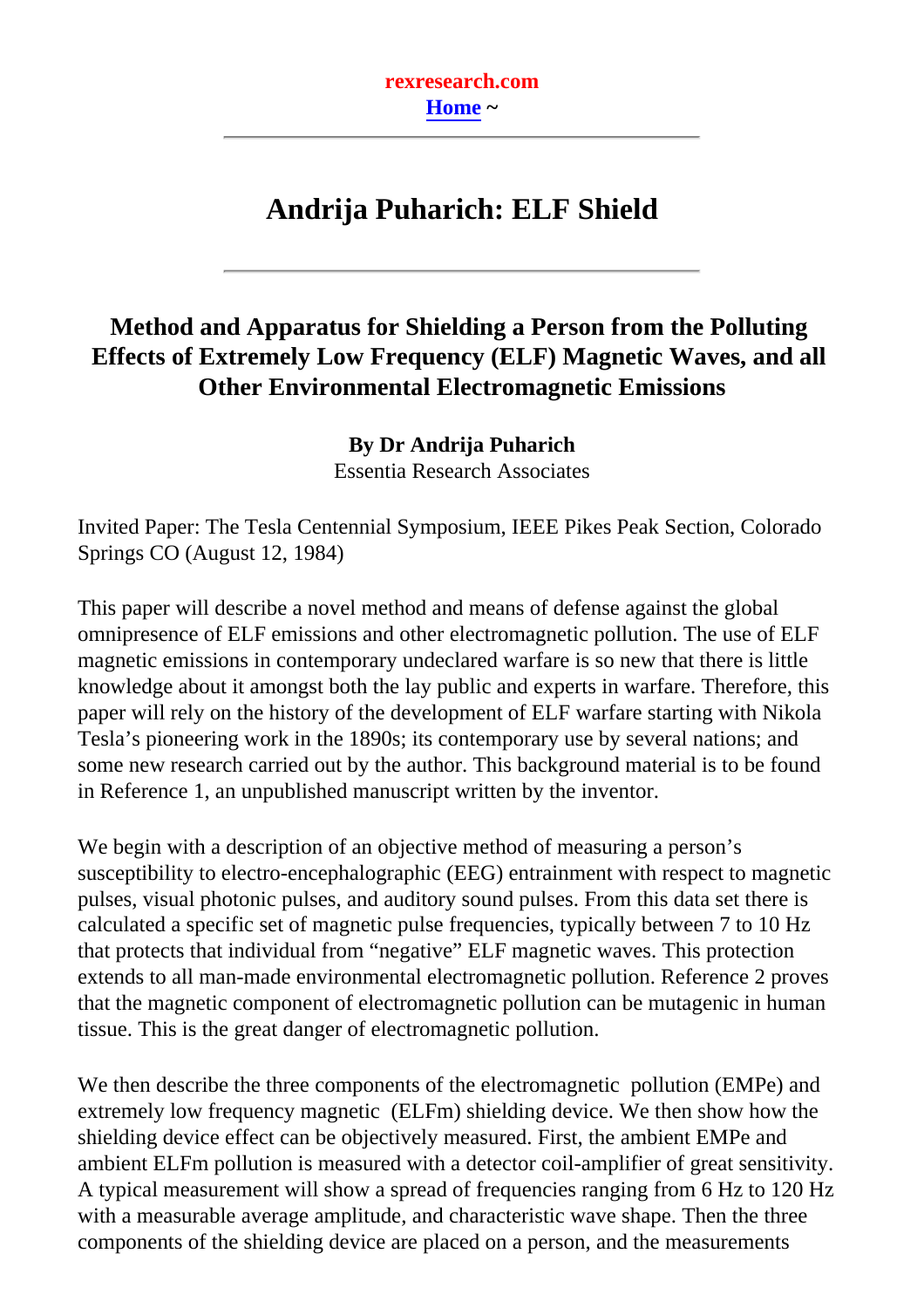repeated. Typically, the ambient frequencies will narrow down to 7 to 10 Hz with a 3 fold increase in amplitude. These frequencies centering on 8 to 9 Hz are biologically beneficial frequencies.

Thus the shielding device performs two important functions: (1) cancels out all negative polluting EMPe and ELFm emissions in the ambient environment of a person, thus shielded, and (2) selectively amplifies certain beneficial ELFm in the ambient environment of a shielded person, in the rage of 7 to 10 Hz with a peak center frequency of 8 to 9 Hz in the EEG power spectrum.

As a beginning to the theory, and hence of the method of operation of the shielding device, I present some brief observations of the way in which one human being can direct and radiate his natural EEG, i.e., ELFm, a magnetic wave at another person, and use them to bring under control the EEG wave system of that person, as measured objectively with dual EEG wave measurements of the two persons. Observations are also made of artificially radiating a person with a magnetic wave generator which can produce behavioral modification in the person being radiated.

A theory and method is developed as to how and why ELFm signals of the order of 2 x 10-9 Tesla per second (2 nanotesla per second) can exert such powerful control effects over biological systems. The experimental work that is the foundation of the theory and of the method is given in some detail. The theory states that external magnetic fields can control biological spin-spin proton-proton coupling constants in DNA, RNA, RNAtransferases, and hydrons (H2)). Such spin-spin coupling constants can be stabilized at equilibrium, against the destabilizing external ELFm frequencies.

Reference 3 shows some of the hysterical press reaction to the existence of the Soviet ELF emissions. Reference 4 shows the scientific analysis of the phenomena by an engineer.

### **Description of the Method of Measuring Objectively the Sensitivity of an Individual to Brain wave Entrainment from Polluting Electromagnetic Emissions ~**

The author discovered many years ago that when two human beings interact in the well known "laying on of hands" effect (without any body contact) that the brain waves of one of the participants will entrain the brainwaves of the other person. See Reference 5, pp. 7-9. Later it was discovered that the Soviet ELF global emissions could entrain the brain waves of certain individuals. Then it was found that by proper training individuals could entrain their own brain waves at the Alpha Frequencies (7-12 Hz). As a result of such experiments and findings the author developed the system shown in Figure 1 which can be routinely used to measure the effects of polluting EM emissions of the brain waves. These effects on the brainwaves are explainable as an effect on the spin-spin proton-proton coupling constants of every odd-numbered atom in the human body. See Reference 5m pp. 16-21 for the scientific basis of this effect.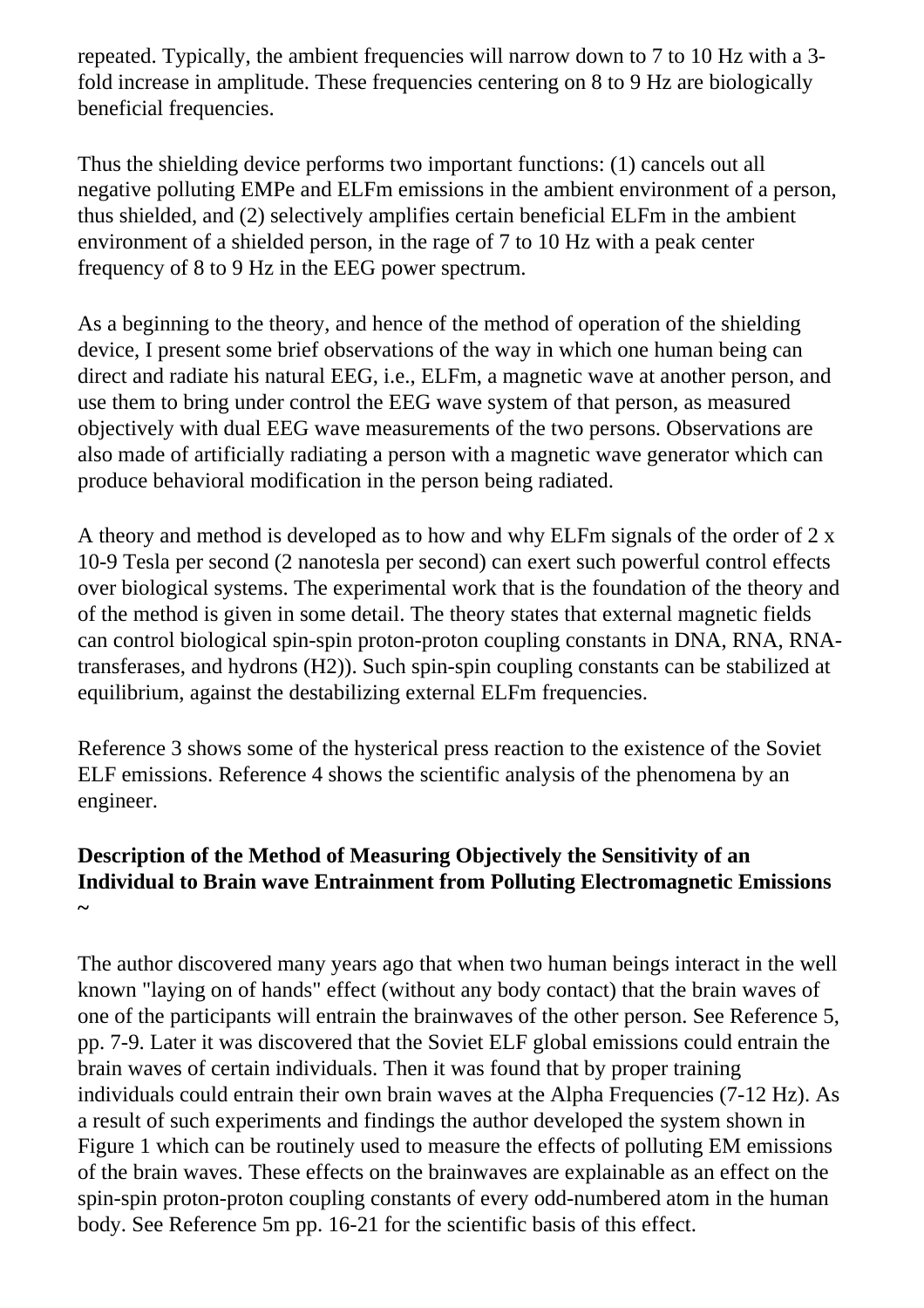Referring to the block diagram of Figure 1 we see that the Head (1) of a person is connected via electrodes to an EEG machine (6) which has the capability of carrying out a Fourier transform analysis of the brain waves in real time. Stimulators (8), Strobe Lights (9), ELF Magnetic Wave Generator (12), Audio Wave Generator (11), Transdermal Wave Generator (10, Puharich, US Patent # 3,563,246) serve to entrain the waves of the brain at characteristic frequencies. These entrained waves from the brain are cross-correlated by computer analysis to yield a profile of frequencies that reveal the particular sensitivities of the individual to brain wave entrainment. In addition there is a set of monitors that detect the ambient earth and atmospheric magnetic waves: ELF Detector Coil (2), ultra-sensitive (0.5 microTesla/sec.) Amplifier (3), A/D Frequency Counter (4), and Oscilloscope (5) to measure the wave shpae and the amplitude of the magnetic waves. Systems (3), (4), and (5) are also fed into the computer for cross-correlation analysis with the EEG data. Thus the system of Figure 1 can measure the effects on the brain EEG from the ambient EMPe and ELFm before any use is made of the Shield Device on that person. It can also measure the ambient EMPe and ELFm after the person has put on the Shield Device. The results of this kind of measurement are shown in Figure 3.

**Figure 1:** Block Diagram of Brain EEG Recorder, Brain ELF Stimulaotrs, Ambient ELF Detector, and Computer Analysis of Data ~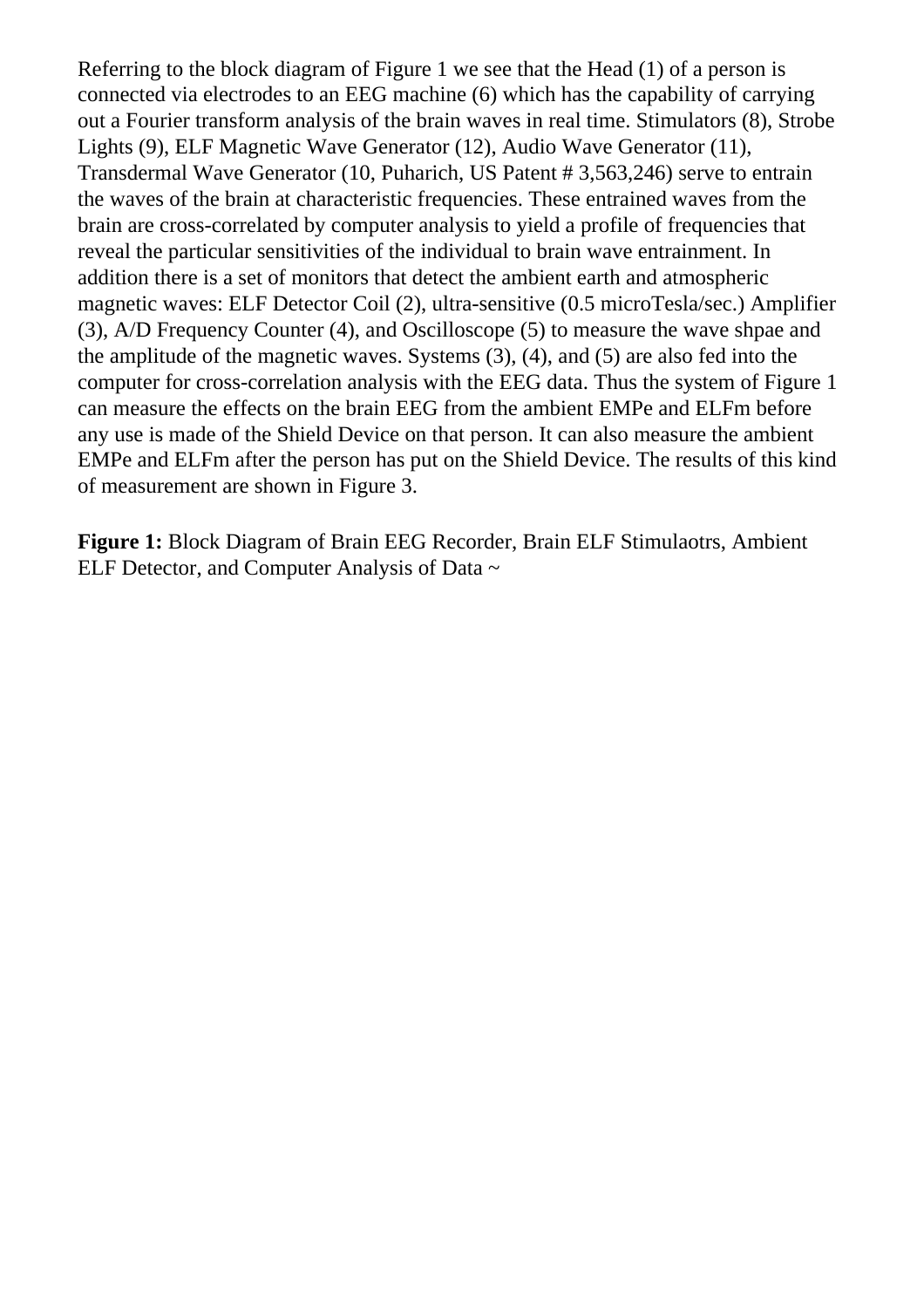

**Figure 2:** (A) ELFm-EMPe Shield Device Block Diagram. Earth/Atmosphere are energy sources for polluting emissions (I, II). Neutrinos are space energy source of energy for bio-proton detectors (V). The human (III) is the target for these three sources of energy. (B) In the block diagram, IV, VI, VII, VIII, and IX are components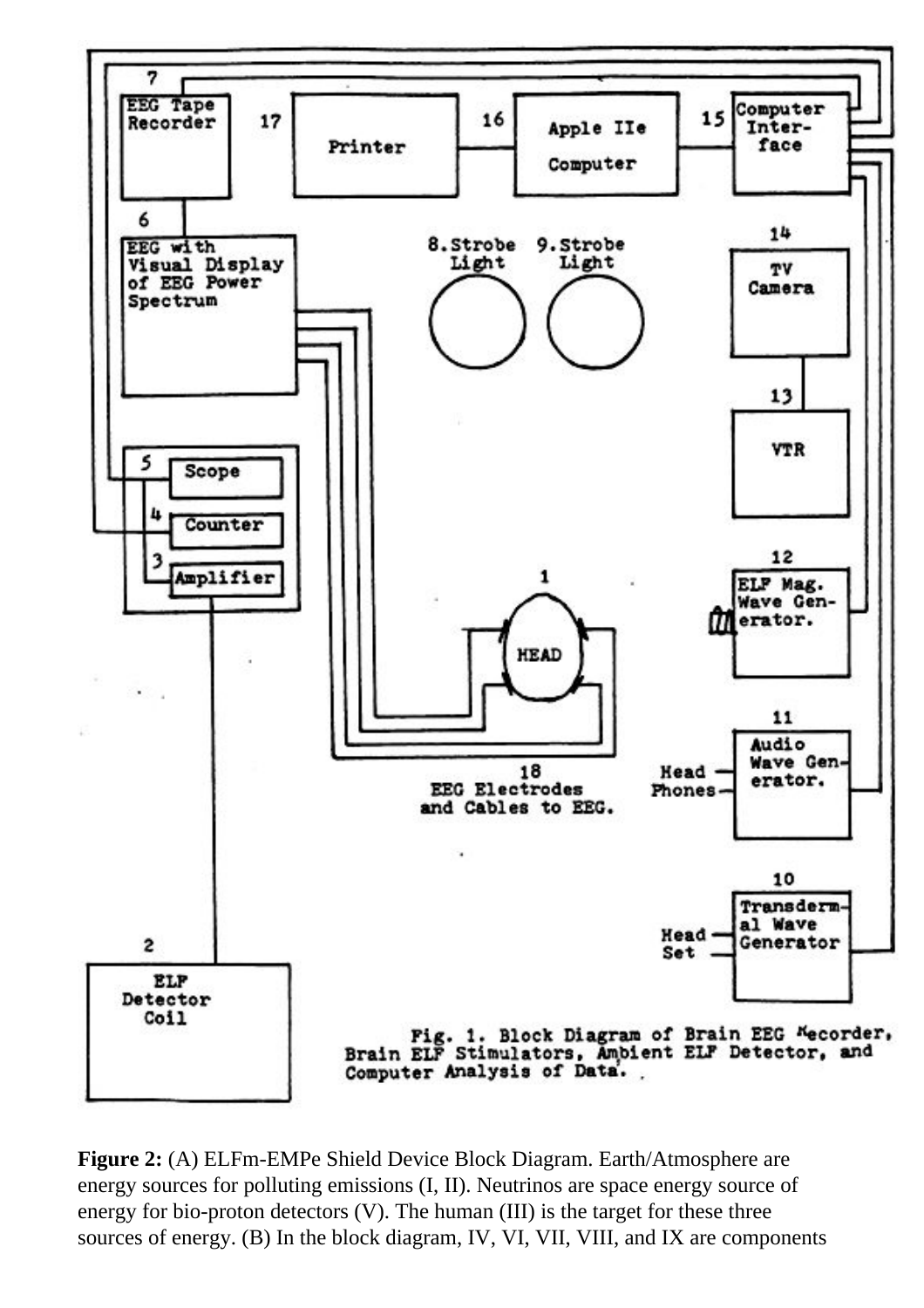of the Shield Device. VI and VII are armbands. IV, VIII, and IX are housed in a metal pen housing and electrically shielded inside from EMPe effects. The solid lines represent conventional EM wiring and coupling. The dashed lines represent scalar wave pathways, and virtual flux pathways.





### **Description of the Shield Device which Protects an Individual from the Negative Biological and Psychological Effects of EMPe and ELFm Polluting Emissions ~**

Reference to Figure 2 shows the block diagram of the Shield Device. There are three components of the Shield Device. The first component is the metal shielded circuit made up of three parts respectively labeled: the Sensor (IV), the Battery (VIII), and the Controller (IX), a quartz clock. Now it is to be noted that the first component which is in the form and shape of a ball point type of pencil, and will be called the pencil hereinafter, encloses all of the three parts in a metal Faraday type of shield. This means that the the parts are effectively shielded against all EM radiation above about 100 Hz. The pencil is normally held in the hand and can be used as a working ballpoint pen, or it can be worn in a shirt pocket or carried by a cord hung around the neck. The only signals that can get through the shielding of the pen are: (a) the magnetic brain waves of the person wearing it, (b) the ambient neutrino flux from deep space, and (c) virtual sub-quantum anenergy from the environment.

Signal (a) is obvious and needs no further explanation. The brain wave magnetic vector enters the Sensor IV, and is picked up by flat copper braid which is wound in 21 turns on a brass spindle, and each turn is rotated, or twisted 180° on each turn. This rotates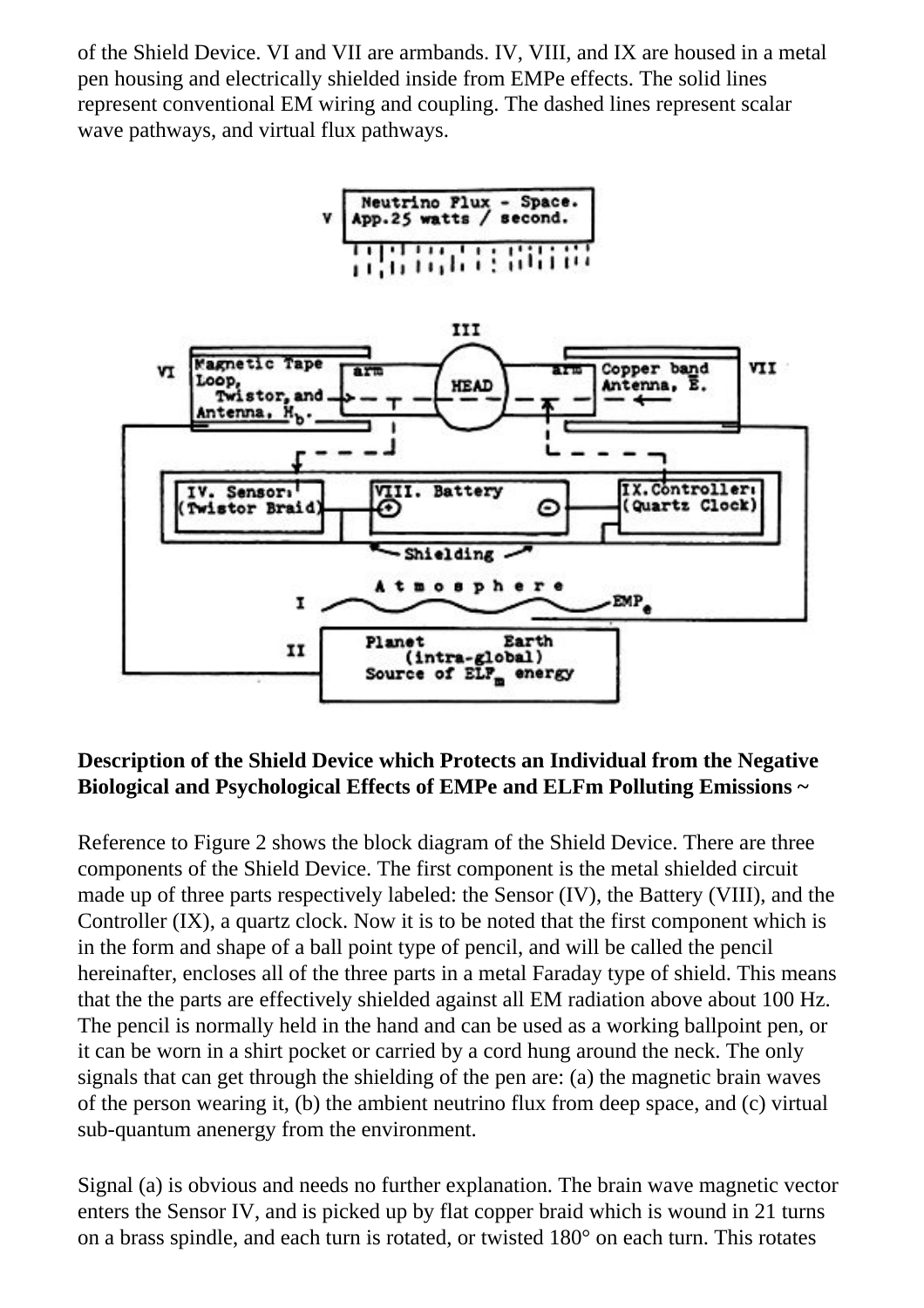the magnetic wave 180 degrees on each turn, and passes on the next turn a magnetic wave that is 180 $^{\circ}$  out of phase with it. The result is that the vectors cancel each other, and the only wave that passes up to the coil is a scalar longitudinal wave. For a definition of the meaning of this term see Reference 6, pp. 21-25. The scalar wave, when it reaches the positive pole of the battery will orthorotate 180° and release a pulse of charge into the battery that is 180° out of phase with the pulse charge that has just left the battery at the negative pole. This phase control of battery charge emission, and battery charge entrance is managed by the oscillations of the quartz crystal in the clock which is free-running at 256 Hz. The proof of this action is that a battery with a normal life, with load, of one year will last for at least 4 years by our latest measurements, if not longer.

But there is a feedback between the human body, and the first component, the pencil, which has just been described. There is a second component, labeled in Figure 2 as the Magnetic Tape Loop (VI), Twistor and Antenna. This is made up of a plastic film (0.125 inch wide and 0.001 mil thick) coated on one side with magnetite powder  $(Fe<sub>3</sub>O<sub>4</sub>)$ . The plastic film is wound on a sheet iron base in the form of a circle that will pass over a person's hand and wrist, and is worn as a bracelet. There are 42 turns of the film on the metal circle, and the film is twisted 180 degrees each turn, The magnetic tape loop cancels all the magnetic vectors of all the frequencies of EMPe and ELFm in the ambient environment, and cancels them by the phase canceling already described for the pencil. The difference is that the magnetic tape loop is not connected to anything --- it is an open circuit, and the scalar longitudinal waves are dumped into the ambient vacuum. When the first component, the pencil, is in skin contact with the person, some of the scalar longitudinal waves will enter part IV of the pencil.

The mechanism of this latter effect is that the quartz resonator IX has a feedback to the Copper Band VII of virtual photonic energy because the skin is a detector for all kinds of waves. See Reference 5, pp. 23-27 for a description of this detector effect discovered by the inventor. This copper band initiates a loop of virtual energy flow as shown by the dashed lines in Figure 2 starting at IX, going to VII through the skin and to the opposite arm where it emerges 180° out of phase with the entrance signal due to the diode property of the skin, the path then goes through the shield into Sensor IV, and by hard wire circuitry back to the Controller IX. This is a complete circuit path in which a part of the path is hard-wired, and a part of the path is a scalar wave, and virtual photon, in nature. These different parts of the circuit, i.e., the human body, and the three components of the Shield Device come into a self-sustaining resonance. The virtual parts of the circuit are hyper-spatial, i.e., greater than 4 dimensions, and this is proven by the fact that the space in which the detector coil sits will remain clear of EMPe and ELFm for 15 minutes to 90 minutes after the person who wears the Shield Device leaves the area by going at least one-half mile away.

Reference to Figure 3 will show a series of typical measurements made in the region of the Detector Coil (2 in Figure 1) before and after the introduction of the Shield Device. The persistence of a hyperspatial effect is seen in a comparison between Figure 3A and Figure 3c when the person with the shield Device leaves the ELF Detector Coil region,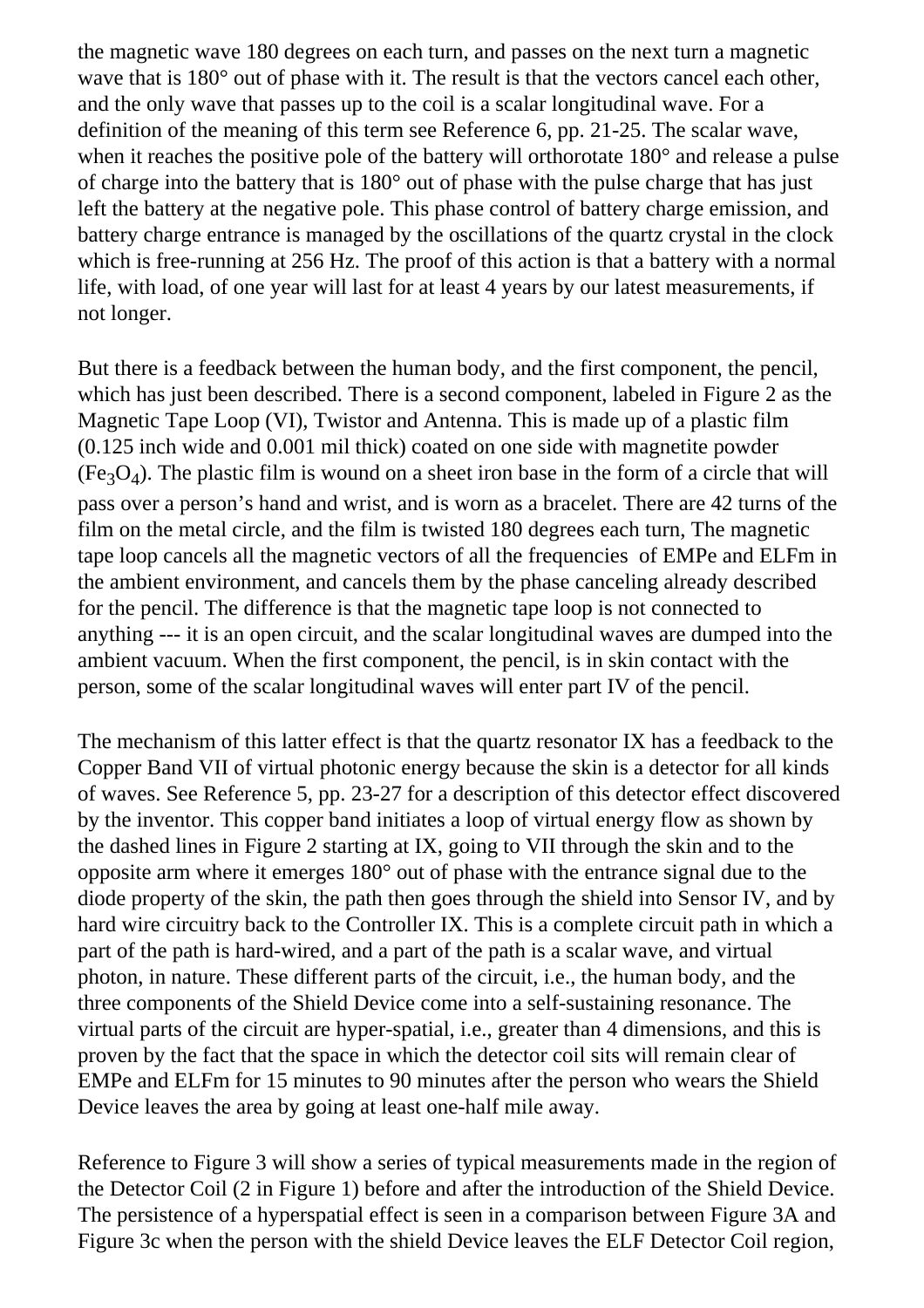and goes away at a distance of one-half mile. The pattern recorded by the ELF Detector Coil remains as shown in Figure 3C. It is to be noted by reference to the chart on page 20 in Exhibit E, that the beneficial frequencies for the human organism are centered on 8 Hz, and reference to Figure 3d shows that the Shield Device on a person centers his EEG power spectrum on this center frequency at a very high amplitude. This protects the person from polluting emissions and magnifies the natural NMR system of the biological system. See Reference 7 for an introduction to this NMR coupling.

**Figure 3** ~ Results of tests with and without the Shield Device on a person as measured by the method shown on Figure 1, in a typical case.



**Figure 4 ~**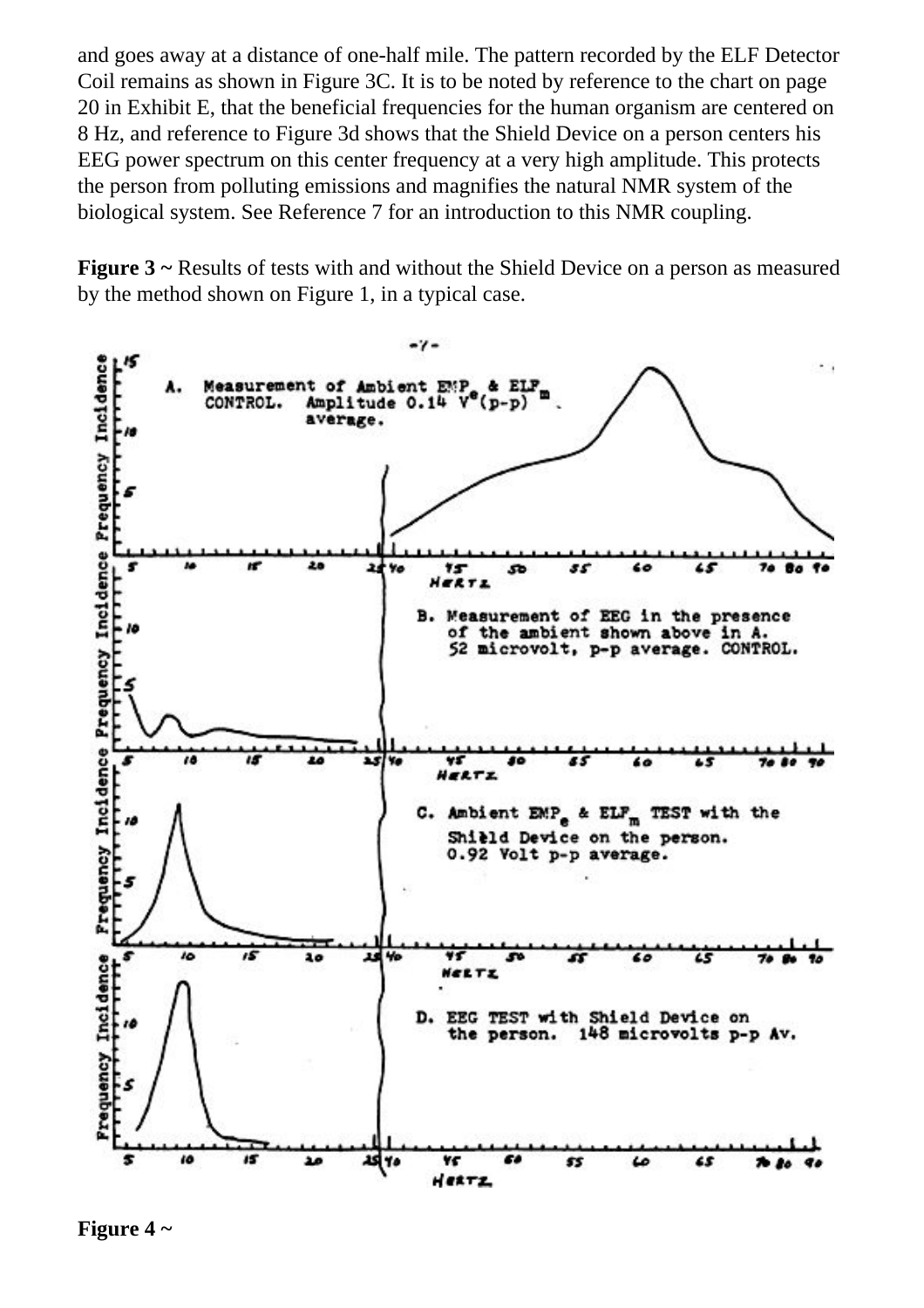#### Pigure 4.

ELP NRR Spin-Sp. COUPLING FREQUENCY SCALE

| -32 Ms<br>-64 Hz                                                                                                                                                                                                                                                                                                                     | $-16$ Hz | $0$ Xs $ $ | 8.00 KE                                                                                                                                                                                                        | 16 Hz                                                                                                                                                                                                                                                                            | 32 Ks                                                                                                                                                            | 64 Xz                                                                                                                                                                                                                       |
|--------------------------------------------------------------------------------------------------------------------------------------------------------------------------------------------------------------------------------------------------------------------------------------------------------------------------------------|----------|------------|----------------------------------------------------------------------------------------------------------------------------------------------------------------------------------------------------------------|----------------------------------------------------------------------------------------------------------------------------------------------------------------------------------------------------------------------------------------------------------------------------------|------------------------------------------------------------------------------------------------------------------------------------------------------------------|-----------------------------------------------------------------------------------------------------------------------------------------------------------------------------------------------------------------------------|
|                                                                                                                                                                                                                                                                                                                                      |          |            | Direction of increasing rate of Cell Division -                                                                                                                                                                |                                                                                                                                                                                                                                                                                  |                                                                                                                                                                  |                                                                                                                                                                                                                             |
| Pactors that Decrease Cell Div.                                                                                                                                                                                                                                                                                                      |          |            | normal                                                                                                                                                                                                         |                                                                                                                                                                                                                                                                                  |                                                                                                                                                                  | Pactors that increase Cell Div.                                                                                                                                                                                             |
| When cells are placed in H <sub>2</sub> 0<br>suspensions that contain 27% for<br>more, of deuterated water, cell<br>division stops, reversibly.<br>$_{1}^{2}$ H <sub>1</sub> = Spin I = 1. µ = 0.85<br>$\frac{15}{2}$ N <sub>7</sub> = Spin I = 1, µ = 0.40<br>$^{0}_{14}$ - Spin I = 1, µ = 0.82<br>Mitrogen acts as an anesthetic, |          |            | <b>STABILIZING</b><br><b>ELEMENTS</b><br>$1^{18}0 - 1$ 1:<br>$-2.79.$<br>and all elem-<br>ente with<br>spin j, or<br>integral +<br>spins with<br>odd number<br>mass and<br>$\mu = 0$ <sub>1</sub> or           | and may lead to cancer.<br>Genetic susceptibly<br>Chemical Pollution<br>Industrial<br>Automobile emissions<br>Cigarette smoking<br>Pood Additives<br>Water pollution<br>Ionizing radiation<br>ELF radiation<br>Geographic soil factors<br>Nutrition<br>Trace elements deficiency |                                                                                                                                                                  |                                                                                                                                                                                                                             |
| and Lithium is a cell depress-<br>ant.                                                                                                                                                                                                                                                                                               |          |            | with spin 0<br>and even num-<br>ber mass.<br>All proton-<br>proton, spin-<br>spin coupling<br>energies pull<br>toward 8 Mz.<br>************<br>MA.<br>transferases<br>Tetrahedral<br>forms of M <sub>2</sub> 0 | <b>Viruses</b><br>Cosmic ray flux<br>Neutrino flux<br>Telluric ELF<br><b>ABNORMAL</b><br>Iron losses of:                                                                                                                                                                         | Weak transmutations<br>initiating local<br>desynchronization.<br>Perritin<br>Ferredoxin<br>Transferrins                                                          | ABNORMAL. All proton-<br>proton spin-spin couplings<br>pull away from 8 Mz + or -<br>Topological Singularity<br>Pelypeptide and<br>protein transcription errors<br>leading to - RBC de-differ-<br>entiation, and increasing |
| <b>OZONE TREATMENT:</b>                                                                                                                                                                                                                                                                                                              |          |            | NOTELL TOTELDS<br>al Respiratory<br>Chain elect-<br>ron flow re-<br>stored, as<br>well as norm-<br>mal rate of<br>cell division.<br>FLOW CHART RELATING NUCLEAR SPIN PROPERTIES, MAGNETIC MOMENT PROPERTIES    |                                                                                                                                                                                                                                                                                  | sal), and producing:<br>Chlorophyll<br>Quantasomes<br>the Mill reaction.<br>$x_2^0 \rightarrow x_2 + x_2^0$<br>$(N_2$ CO) <sub>n</sub> $\longrightarrow$ Nexoses | Changing electron flow (rever-<br>Initiating photosynthesis by<br>$CO2 + 2H2 \longrightarrow H2CO + H2$                                                                                                                     |
|                                                                                                                                                                                                                                                                                                                                      |          |            | TO THE RATE OF CELL DIVISION, AND TO ELP NWR COUPLING ENERGIES                                                                                                                                                 |                                                                                                                                                                                                                                                                                  |                                                                                                                                                                  |                                                                                                                                                                                                                             |

## **Summary and Conclusions ~**

(1) A Method and Means to measure ambient EM Pollution (EMPe) and ambient ELF Magnetic waves (ELFm) in the environment of a person, said waves being of a harmful biological and psychological nature to humans (Figure 1).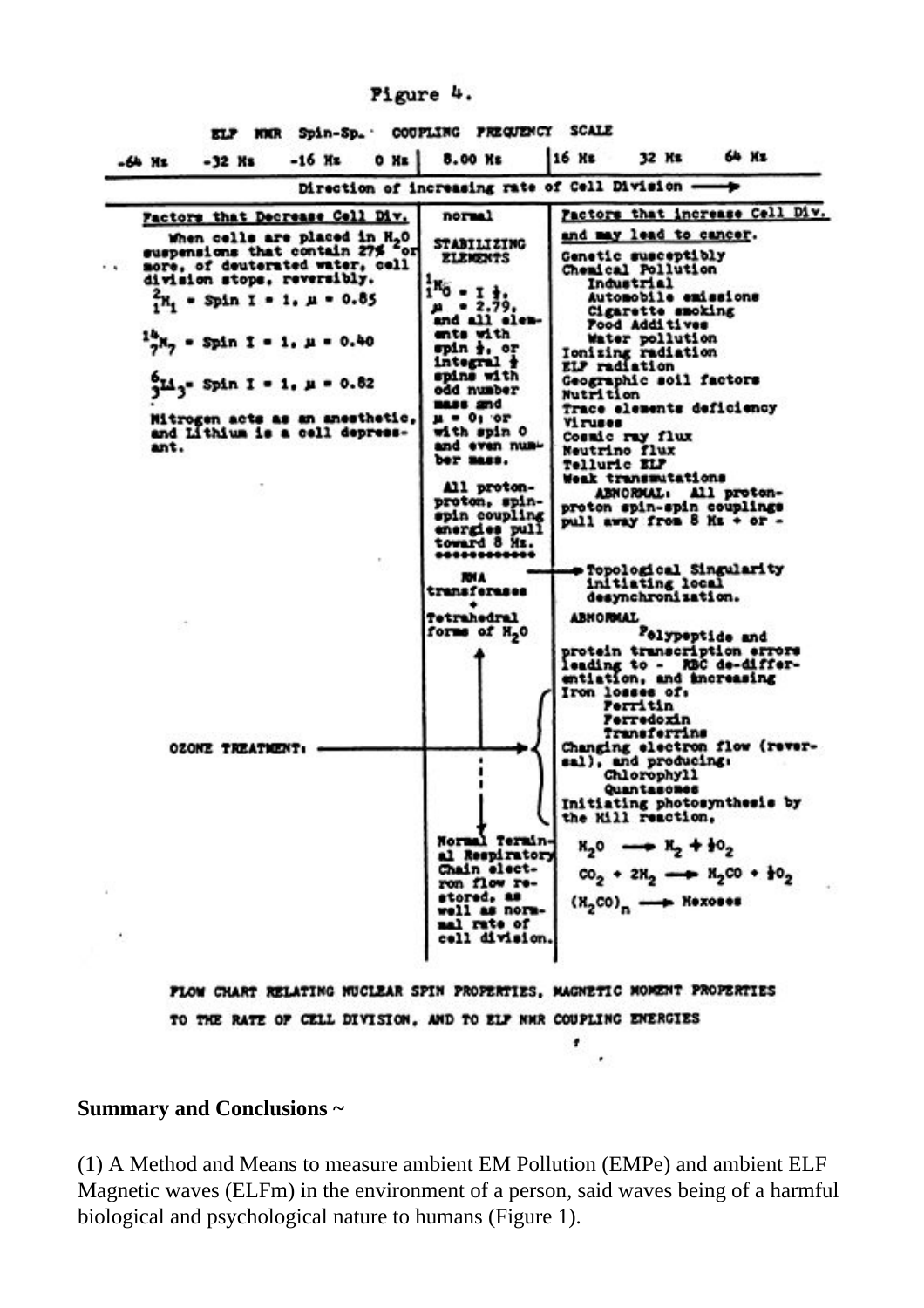(2) A Method and Means to protect a human being from such harmful emissions with a Shield Device (Figure 2).

(3) A Method that is based on the known biological spin-spin proton-proton couplings, and is used to influence this nuclear magnetic resonance (NMR) system to strengthen the biological integrity of the human body (Figures 3 and 4).

(4) The means of the Shield Device which is composed of 3 parts:

(a) The Pencil ~ This is a shielded device which serves as a sensor and a controller of Scalar Longitudinal Waves, and converts normal EMPe and ELFm vector wwaves into scalar waves and virtual energy waves, thereby eliminating the vector waves in the immediate vicinity of a person. The Sensor is made up of 21 turns of flat copper braid wound on a brass cylinder, each turn of braid being twisted 180 degrees from the preceding turn. Braid is connected to the positive pole of the battery, and the negative pole of the battery is in series with a free-running quartz clock.

(b) A Magnetic Flat Film Loop (MFFL)  $\sim$  42 turns, each of which is twisted 180 $^{\circ}$  from the previous turn. This circular flat film magnetic coil serves to collect EMPe and ELFm vector waves from the ambient environment and convert them to Scalar Longitudinal waves which are not harmful to man. There is a virtual coupling between the pencil circuit, and the MFFL. A person wears the MFFL on his body skin, preferably on his wrist.

(c) A Flat Copper Bracelet ~ Preferably an open loop, that is worn on the wrist. Additional copper bracelets may be worn on the body in order to lower the center frequency of the EEG to 8 Hz.

### **References ~**

(1) Puharich, Andrija: "TMT, The Magnetic Threat"; unpublished ms (Dell Publishing Co., NY).

(2) Liboff, A.R., et al.: "Time-Varying Magnetic Fields: Effect on DNA Synthesis"; Science 223 (February 1984).

(3) Bearden, Thomas E.: "Star Wars Now", Tesla Book Co., 1984.

(4) Puharich, H.A.: "Successful Treatment of Neoplasms in Mice with Gaseous Superoxide Anion (2) and Ozone (O3): With a Rationale for the Effect"; Yearbook of the Sixth World Congress of the International Ozone Association, Zurich, Switzerland, 1983.